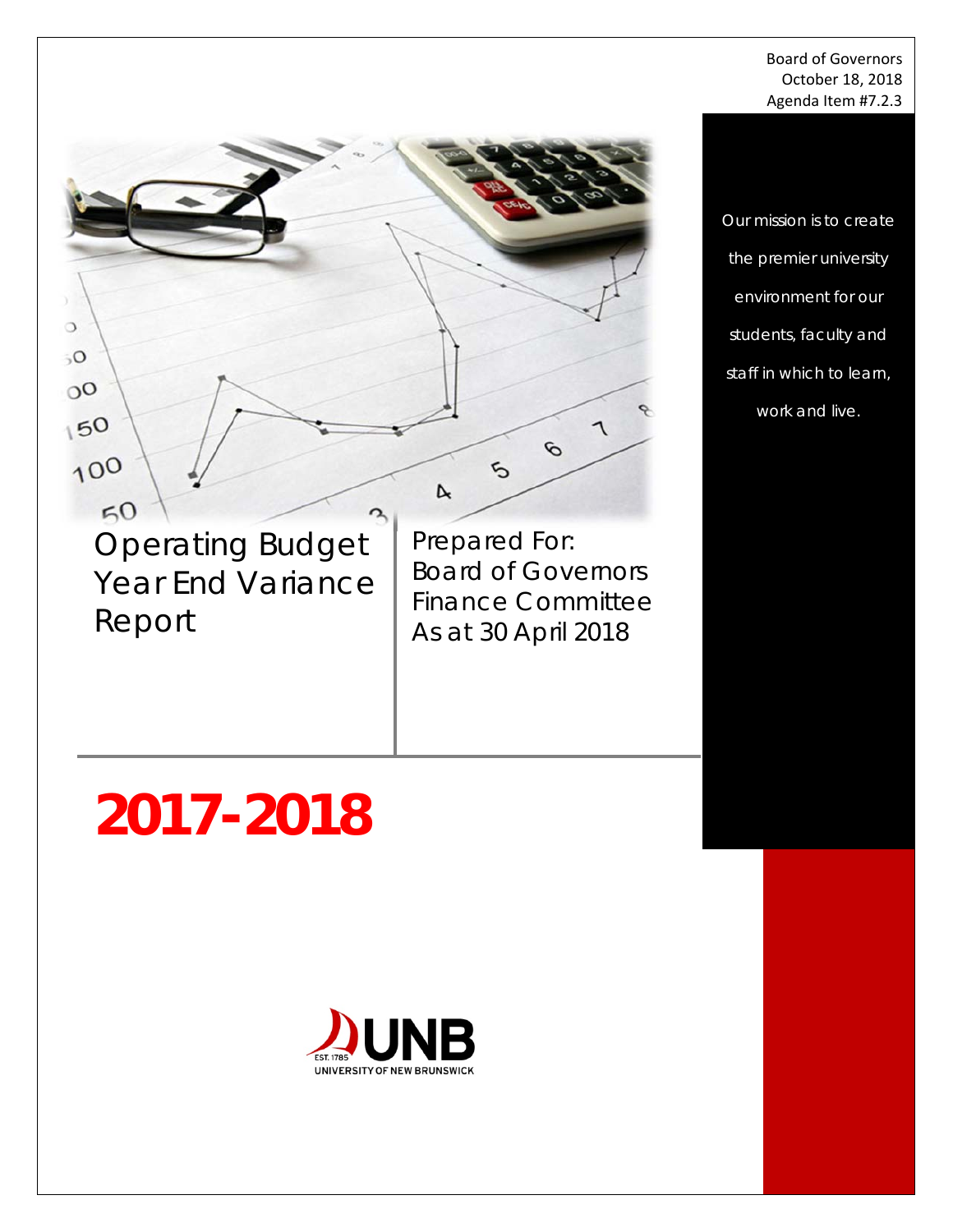

# **Table of Contents**

|                                                                                        | 3              |
|----------------------------------------------------------------------------------------|----------------|
|                                                                                        | $\overline{4}$ |
|                                                                                        | 5              |
|                                                                                        | 6              |
| Fredericton Campus and University-wide Units Operating Budget 2017-18 Year-End Results | $\overline{7}$ |
|                                                                                        | 8              |
|                                                                                        | 9              |
|                                                                                        | 11             |
|                                                                                        | 11             |
|                                                                                        | 11             |
|                                                                                        | 11             |
|                                                                                        | 12             |
|                                                                                        | 12             |
|                                                                                        | 12             |
|                                                                                        | 13             |
|                                                                                        | 14             |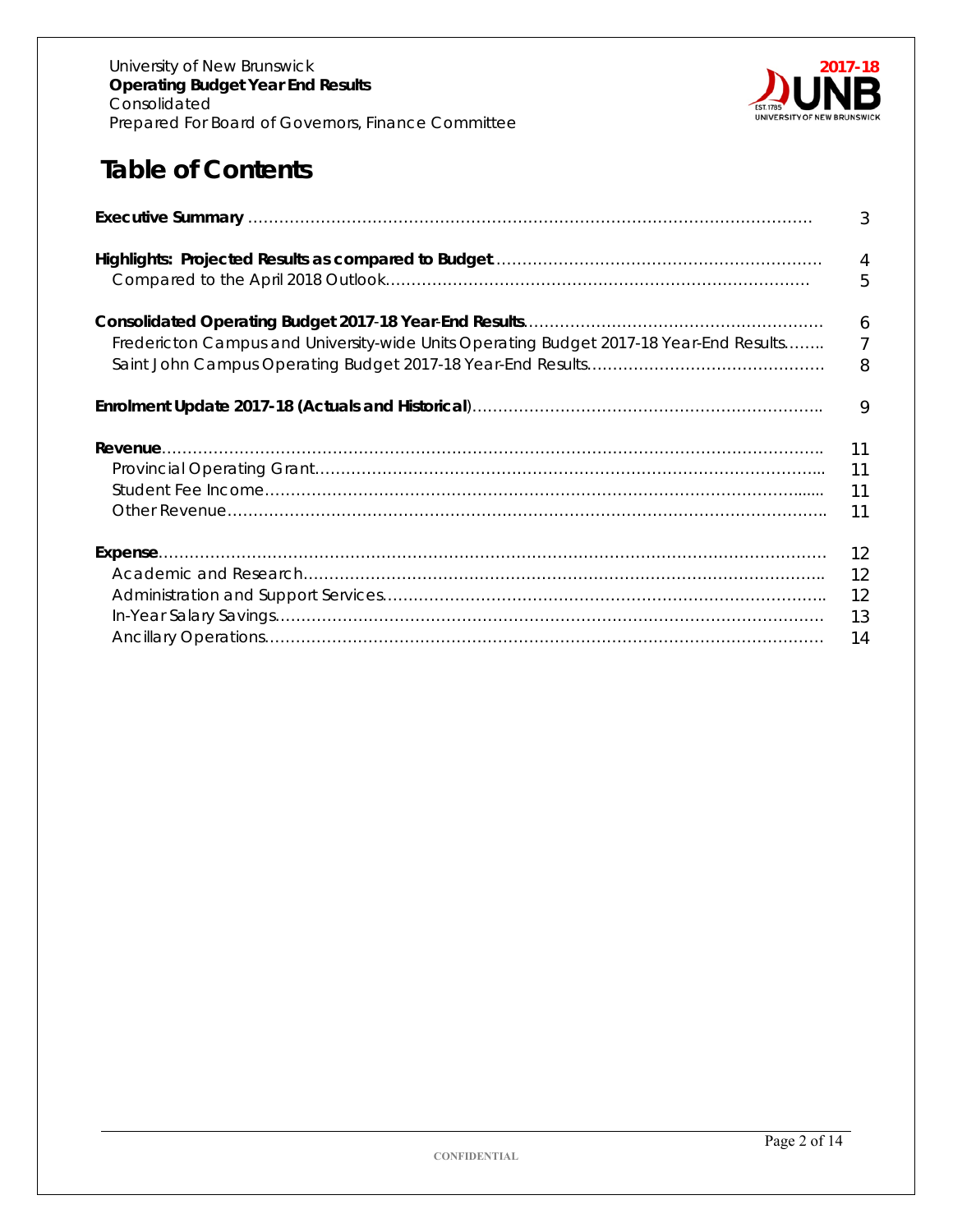

## **Executive Summary**

#### Budget Objective

The Board of Governors approved the 2017-18 Operating Budget with a structural deficit of \$4.8 million and a net deficit after one-time items of \$2.3 million. The one-time items consisted of budgeted expenses for the final year of the Why UNB project (\$4.1 million) and transfers from internally restricted net assets to fund those one-time costs and reduce the 2017-18 operating deficit from \$4.8 million to \$2.3 million. Recruitment Marketing has been added to the ongoing budget starting in 2018-19.

The distinction of one-time versus ongoing items is important as one-time items are not anticipated to continue in future years. Therefore one-time costs can be funded from finite reserves or one-time revenues without putting a strain on future operations. Similarly, one-time revenues cannot be relied on in future years to fund ongoing costs, although they do have an impact on the results in the year received. When ongoing expenses exceed ongoing revenues, the University has what is termed a structural deficit and steps must be taken to align the two amounts and balance the budget in order to ensure long-term financial sustainability. UNB is currently on track to balance its annual operating budget by the year 2020-21.

#### Year End Results

As shown in the consolidated operating budget (page 6), the University of New Brunswick has ended the year with a net operating deficit of \$1.9 million versus a budgeted net deficit of \$2.3 million. The variance comprises of \$1.3 million less revenue than budget, offset by \$1.6M less expenses and a small variance in one-time transactions.

Revenue was under budget by \$1.3 million comprising:

- (\$2.4 million) less tuition revenue on the Fredericton campus
- \$1.9 million more Provincial Operating Grant funding than budget
- (\$0.8 million) less other revenue, mainly due to \$1.3 million lower than budgeted net income from CEL offset by short term investment income, SJ MBA management fees and room rentals

Overall total expenses were under budget by \$1.6 million

- \$0.5 million more salary savings than budget (Fr \$0.4 million plus SJ \$0.1 million)
- (\$0.2) million more utility expenses than budget
- \$1.0 million less than budget fringe benefit expenses

One-time items are close to budget with offsetting variances comprising:

- (\$0.3) million of transfers to internally restricted net assets on the SJ campus. This is to transition a new VP and to increase funds to support deficits while implementing the plan to balance budgets.
- \$0.3 million not used for the Why UNB project.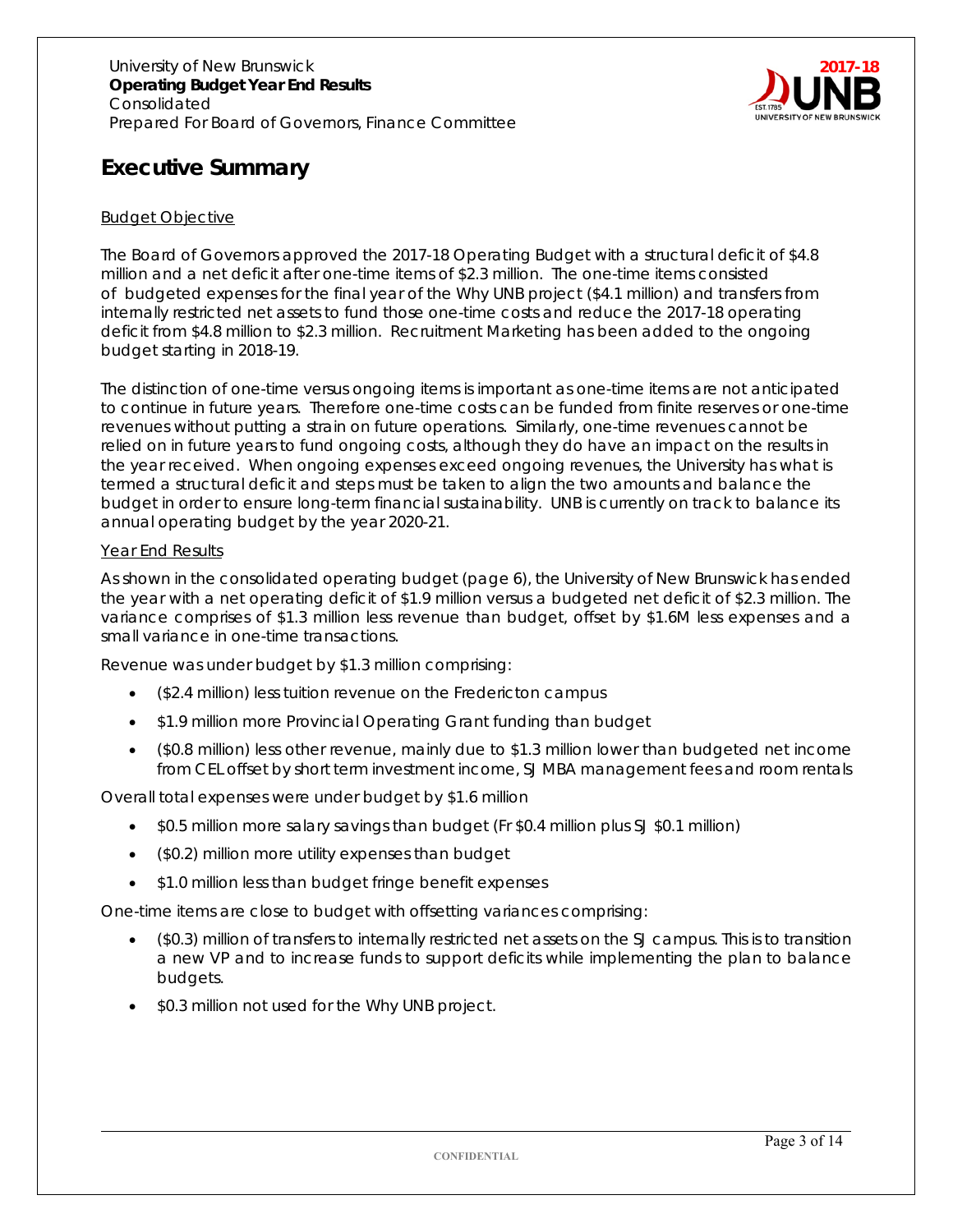

| Highlights:<br>Projected Results and trends as<br>compared to Budget | Consolidated | Fredericton<br>Campus and<br>University-wide | Saint John<br>Campus |
|----------------------------------------------------------------------|--------------|----------------------------------------------|----------------------|
| Revenue<br><b>Provincial Operating Grant</b>                         |              |                                              |                      |
| <b>Student Fee Income</b>                                            |              |                                              |                      |
| Other                                                                |              |                                              |                      |
| Expense<br><b>Faculties &amp; Departmental Costs</b>                 |              |                                              |                      |
| <b>Academic and Student Support</b>                                  |              |                                              |                      |
| <b>Administration &amp; Development</b>                              |              |                                              |                      |
| <b>Maintenance and Utilities</b>                                     |              |                                              |                      |
| <b>Ancillaries (Net)</b>                                             |              |                                              |                      |
| <b>In-Year Salary Savings</b>                                        |              |                                              |                      |

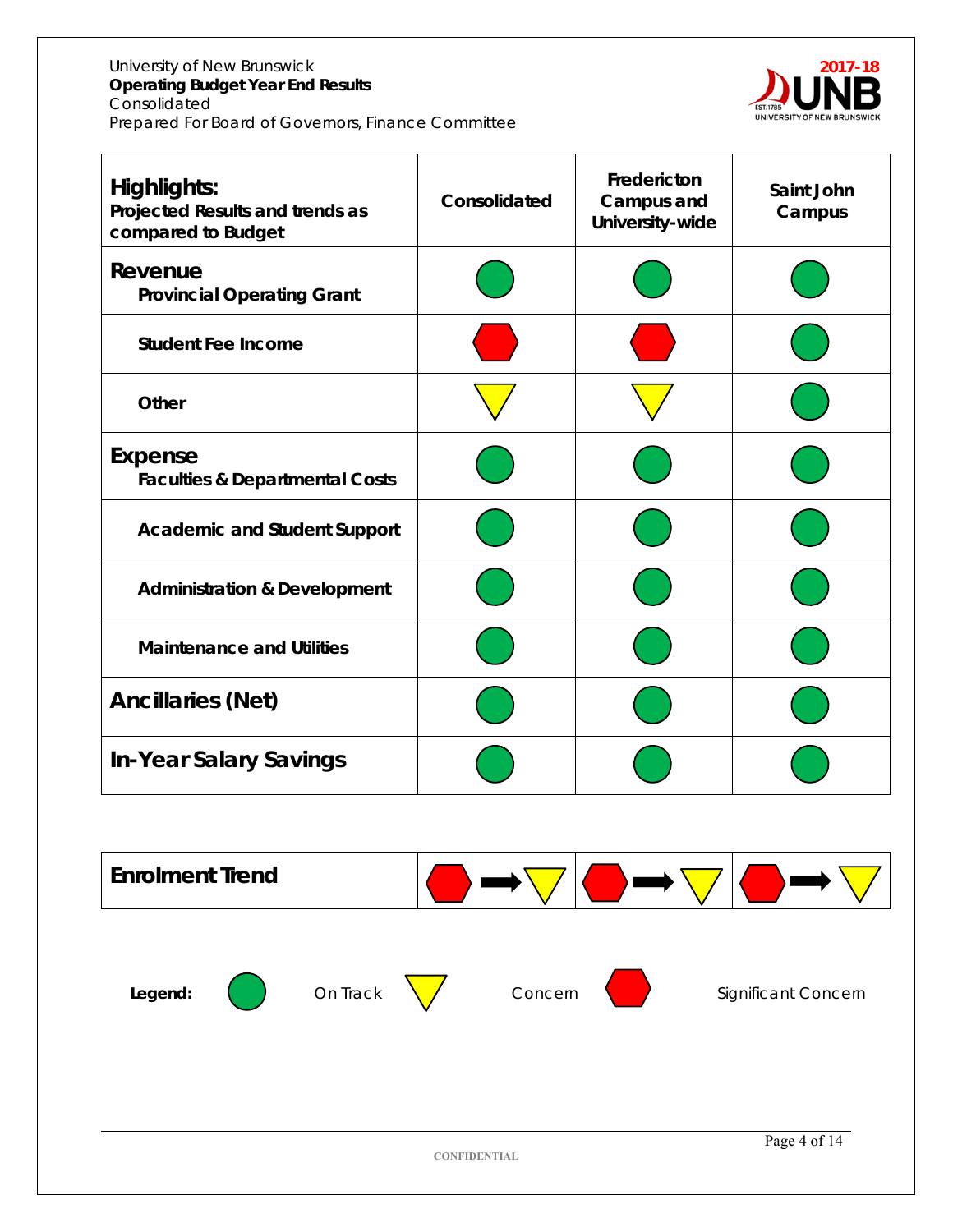

# **Compared to the April 2018 outlook**

At the April Finance Committee, a deficit in the region of \$2.0 million was projected. Final results show a slightly more favourable consolidated deficit of \$1.9 million compared to the budgeted deficit of \$2.3 million.

Each \$1 million change represents approximately 0.5% of budgeted revenue.

The change of \$0.1 million since the last report can be explained by these significant items:

- Increased Salary savings of \$250k
- Savings on Fringe Benefits of \$500k
- Reduced CEL revenue of (\$300k)
- Actuarial fees exceed budget by (\$100k)
- Increased costs in Facilities Management of (\$300k)

Fringe benefit costs have been allocated from the administration and development slice to other expense areas to reflect the areas where the related salary costs have been charged. This results in additional variances from the April 3 report by slice, but not overall.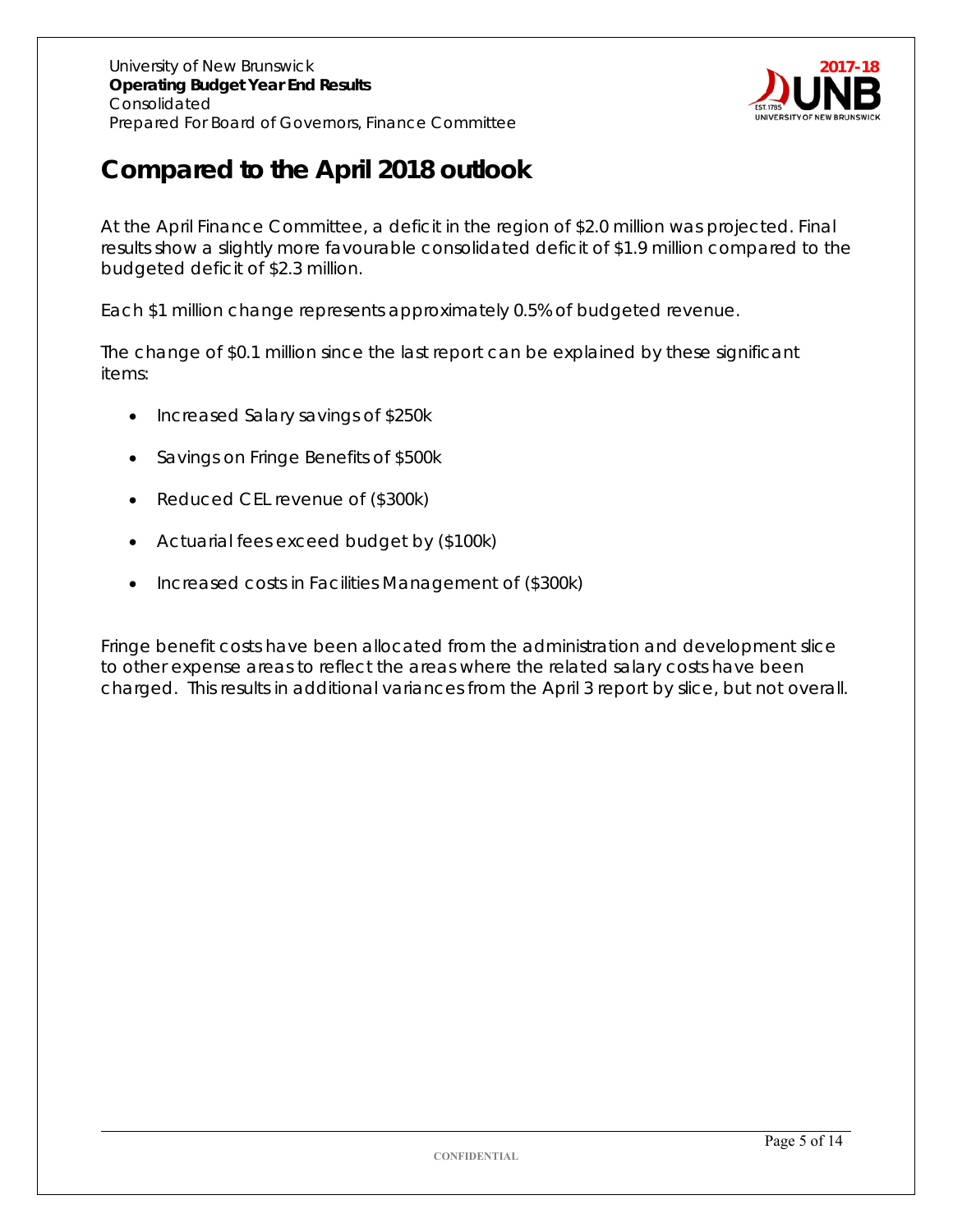

# **Consolidated Operating Budget 2017-18 Year End Results**

|                                                     |                       |                |                       | Fav (Unfav) Variance |             |
|-----------------------------------------------------|-----------------------|----------------|-----------------------|----------------------|-------------|
| (Thousands of Dollars)                              | <b>Actual Results</b> | Approved       |                       |                      |             |
| Revenue                                             | 2016-17               | Budget*        | <b>Actual Results</b> | <b>Dollars</b>       | Percent     |
| Provincial Operating Grant                          | \$<br>111,966.5 \$    | 113,086.2      | \$<br>114,939.3       | \$<br>1,853.1        | 1.6%        |
| Student Fee Income                                  | 56,848.8              | 59,402.7       | 57,009.4              | (2,393.3)            | $(4.0\%)$   |
| Other                                               | 16,200.9              | 17,508.9       | 16,732.9              | (776.0)              | (4.4%)      |
| <b>Total Revenue</b>                                | 185,016.2             | 189,997.8      | 188,681.6             | (1,316.2)            | (0.7%)      |
| <b>Expense</b>                                      |                       |                |                       |                      |             |
| Academic and Research                               |                       |                |                       |                      |             |
| Faculties and Departmental Costs                    | 106,329.1             | 107,558.7      | 106,586.8             | 971.9                | 0.9%        |
| Academic and Student Support                        | 33,459.1              | 33,773.7       | 33,786.7              | (13.0)               | $(0.0\%)$   |
| Sub-Total                                           | 139,788.2             | 141,332.4      | 140,373.5             | 958.9                |             |
| Administration and Support Services                 |                       |                |                       |                      |             |
| Administration and Development                      | 31,313.6              | 32,704.0       | 32,302.0              | 402.0                | 1.2%        |
| Maintenance and Utilities                           | 21,320.8              | 22,425.6       | 22,658.0              | (232.4)              | $(1.0\%)$   |
| Sub-Total                                           | 52,634.4              | 55,129.6       | 54,960.0              | 169.6                |             |
|                                                     | 192,422.6             | 196,462.0      | 195,333.5             | 1,128.5              | 0.6%        |
| Ancillary Operation (Net)                           | 975.0                 | 1,117.9        | 1,152.3               | (34.4)               | (3.1%)      |
| In-Year Contingency                                 | 750.0                 |                |                       |                      |             |
| In-Year Salary Savings                              | (4,796.4)             | (3,789.4)      | (4, 297.4)            | 508.0                | (13.4%)     |
| In-Year Priority Allocations                        | 1,028.0               | 994.0          | 994.0                 |                      | 0.0%        |
| Sub-Total                                           | (2,043.4)             | (1,677.5)      | (2, 151.1)            | 473.6                |             |
| <b>Total Expense</b>                                | 190,379.2             | 194,784.5      | 193,182.4             | 1,602.1              | 0.8%        |
| <b>Net Position before One-Time Items</b>           | (5,363.0)             | (4,786.7)      | (4,500.8)             | 285.9                | (6.0%)      |
| <b>Sources and Applications of One-Time Funding</b> |                       |                |                       |                      |             |
| One Time Costs                                      | (3,324.1)             |                | (336.9)               | (336.9)              |             |
| Expenses for Why UNB Project                        | (3,670.7)             | (4, 104.7)     | (3,731.0)             | 373.7                | $(9.1\%)$   |
| Transfers From Internally Restricted Net Assets     | 10,842.2              | 6,629.7        | 6,629.7               |                      | 0.0%        |
| <b>Net Position</b>                                 | $(1,515.6)$ \$        | $(2,261.7)$ \$ | (1,939.0)             | \$<br>322.7          | Ŝ.<br>(0.2) |
| Net Position as a % of Budgeted Revenue             | (0.8%)                | (1.2%)         | (1.0%)                | 0.2%                 | $(0.0\%)$   |

**\* the approved budget is restated throughout the year due to budget allocations**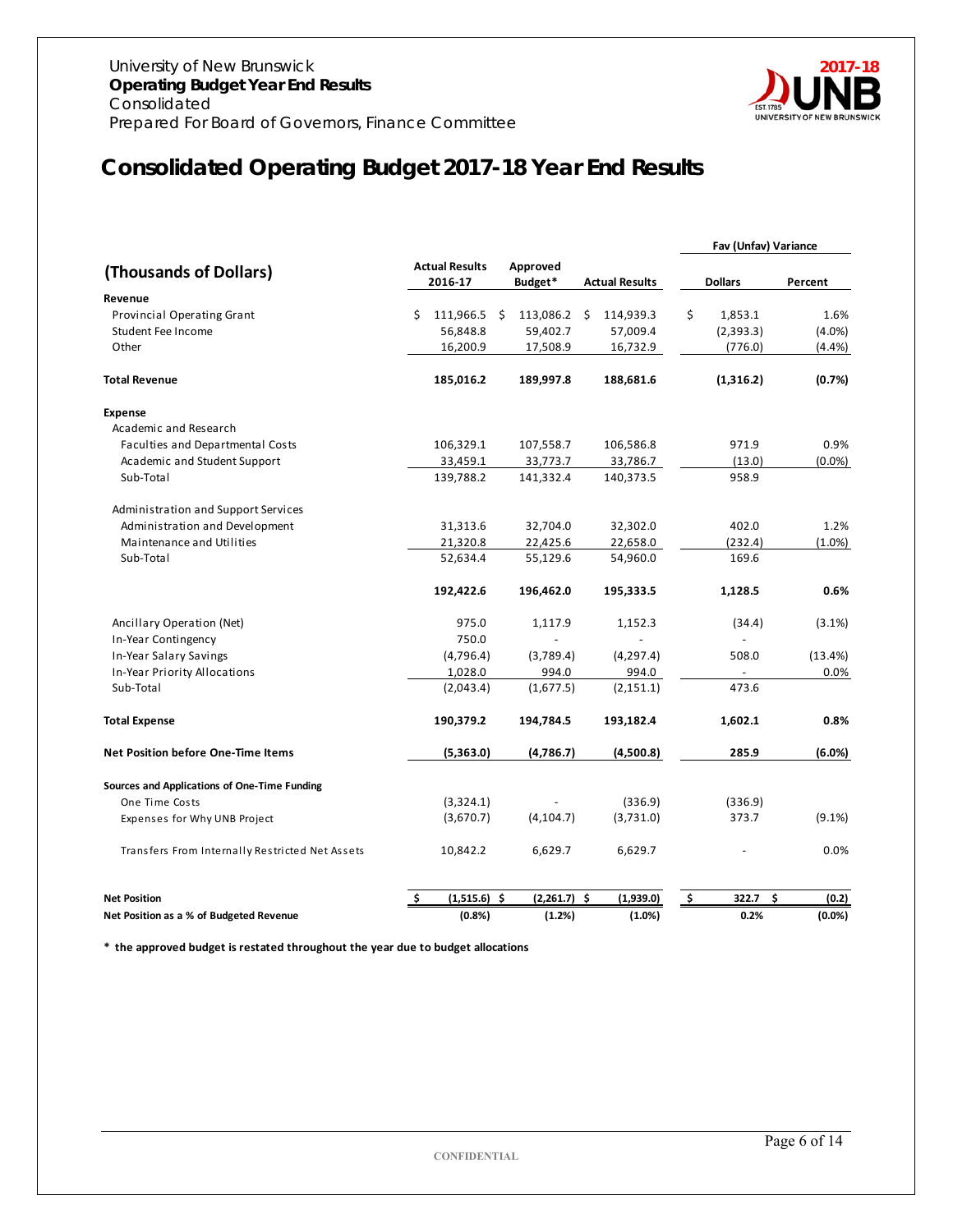

## *Fredericton Campus and University-wide Units Operating Budget 2017- 18 Year End Results*

|                                                 |    |                       |  |                |  |                       | Fav (Unfav) Variance |                |           |  |
|-------------------------------------------------|----|-----------------------|--|----------------|--|-----------------------|----------------------|----------------|-----------|--|
| (Thousands of Dollars)                          |    | <b>Actual Results</b> |  | Approved       |  |                       |                      |                |           |  |
|                                                 |    | 2016-17               |  | Budget *       |  | <b>Actual Results</b> |                      | <b>Dollars</b> | Percent   |  |
| Revenue                                         |    |                       |  |                |  |                       |                      |                |           |  |
| Provincial Operating Grant                      | \$ | 93,584.4 \$           |  | 94,520.3 \$    |  | 96,002.7              | \$                   | 1,482.4        | 1.6%      |  |
| Student Fee Income                              |    | 42,333.2              |  | 44,716.2       |  | 42,362.7              |                      | (2,353.5)      | (5.3%)    |  |
| Other                                           |    | 12,628.4              |  | 13,969.3       |  | 12,907.8              |                      | (1,061.5)      | (7.6%)    |  |
| <b>Total Revenue</b>                            |    | 148,546.0             |  | 153,205.8      |  | 151,273.2             |                      | (1,932.6)      | (1.3%)    |  |
| <b>Expense</b>                                  |    |                       |  |                |  |                       |                      |                |           |  |
| Academic and Research                           |    |                       |  |                |  |                       |                      |                |           |  |
| Faculties and Departmental Costs                |    | 83,925.6              |  | 85,532.1       |  | 84,800.3              |                      | 731.8          | 0.9%      |  |
| Academic and Student Support                    |    | 28,414.1              |  | 28,435.8       |  | 28,485.6              |                      | (49.8)         | (0.2%     |  |
| Sub-Total                                       |    | 112,339.7             |  | 113,967.9      |  | 113,285.9             |                      | 682.0          |           |  |
| Administration and Support Services             |    |                       |  |                |  |                       |                      |                |           |  |
| Administration and Development                  |    | 25,622.6              |  | 26,871.8       |  | 26,247.5              |                      | 624.3          | 2.3%      |  |
| Maintenance and Utilities                       |    | 16,322.8              |  | 17,520.2       |  | 17,607.2              |                      | (87.0)         | (0.5%)    |  |
| Sub-Total                                       |    | 41,945.4              |  | 44,392.0       |  | 43,854.7              |                      | 537.3          |           |  |
|                                                 |    | 154,285.1             |  | 158,359.9      |  | 157,140.6             |                      | 1,219.3        | 0.8%      |  |
| Ancillary Operation (Net)                       |    | 975.0                 |  | 1,117.9        |  | 1,152.3               |                      | (34.4)         | (3.1%)    |  |
| In-Year Contingency                             |    | 750.0                 |  |                |  |                       |                      |                |           |  |
| In-Year Salary Savings                          |    | (3, 165.8)            |  | (3,044.4)      |  | (3,444.5)             |                      | 400.1          | (13.1%)   |  |
| In-Year Priority Allocations                    |    | 969.3                 |  | 935.3          |  | 935.3                 |                      |                | 0.0%      |  |
| Sub-Total                                       |    | (471.5)               |  | (991.2)        |  | (1,356.9)             |                      | 365.7          |           |  |
| <b>Total Expense</b>                            |    | 153,813.6             |  | 157,368.7      |  | 155,783.7             |                      | 1,585.0        | 1.0%      |  |
| <b>Net Position before One-Time Items</b>       |    | (5,267.6)             |  | (4, 162.9)     |  | (4,510.5)             |                      | (347.6)        | 8.3%      |  |
| Sources and Applications of One-Time Funding    |    |                       |  |                |  |                       |                      |                |           |  |
| One Time Costs                                  |    | (1,606.8)             |  |                |  |                       |                      |                |           |  |
| Expenses for Why UNB Project                    |    | (2,936.6)             |  | (3, 283.8)     |  | (2,984.8)             |                      | 299.0          | $(9.1\%)$ |  |
| Transfers From Internally Restricted Net Assets |    | 8,295.4               |  | 5,556.3        |  | 5,556.3               |                      |                | 0.0%      |  |
|                                                 |    |                       |  |                |  |                       |                      |                |           |  |
| <b>Net Position</b>                             | Ŝ. | $(1,515.6)$ \$        |  | $(1,890.4)$ \$ |  | (1,939.0)             | $\frac{1}{2}$        | $(48.6)$ \$    | (0.0)     |  |
| Net Position as a % of Budgeted Revenue         |    | (1.0%)                |  | (1.3%)         |  | (1.3%)                |                      | (0.0%          | (0.0%     |  |

**\* the approved budget is restated throughout the year due to budget allocations**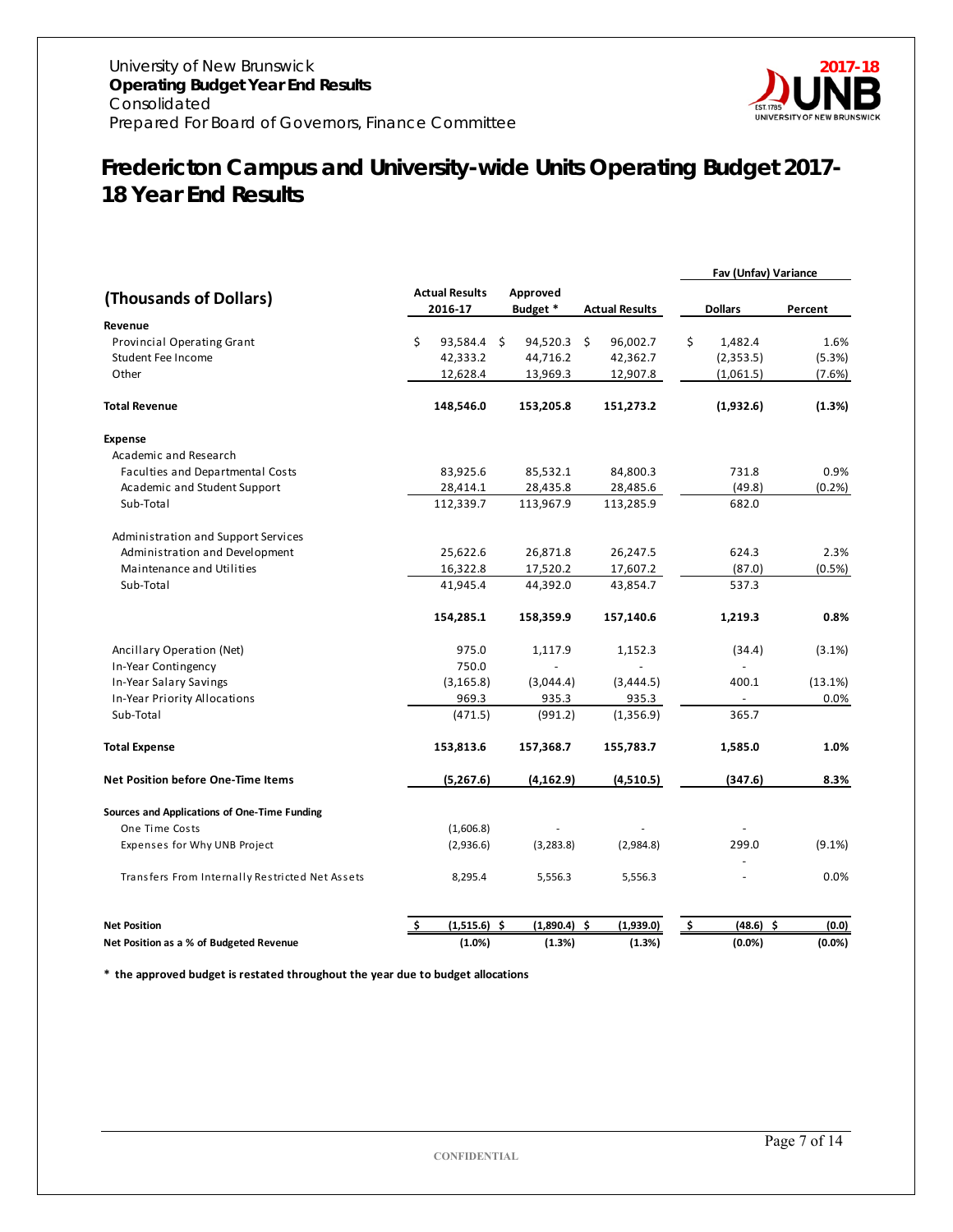

## *Saint John Campus Operating Budget 2017-18 Year End Results*

|                                                 |                       |        |              |      |                       | Fav (Unfav) Variance |           |
|-------------------------------------------------|-----------------------|--------|--------------|------|-----------------------|----------------------|-----------|
| (Thousands of Dollars)                          | <b>Actual Results</b> |        | Approved     |      |                       |                      |           |
| Revenue                                         | 2016-17               |        | Budget *     |      | <b>Actual Results</b> | <b>Dollars</b>       | Percent   |
| <b>Provincial Operating Grant</b>               | \$<br>18,382.1 \$     |        | 18,565.9     | - \$ | 18,936.6              | \$<br>370.7          | 2.0%      |
| Student Fee Income                              | 14,515.6              |        | 14,686.5     |      | 14,646.7              | (39.8)               | (0.3%     |
| Other                                           | 3,572.5               |        | 3,539.6      |      | 3,825.1               | 285.5                | 8.1%      |
|                                                 |                       |        |              |      |                       |                      |           |
| <b>Total Revenue</b>                            | 36,470.2              |        | 36,792.0     |      | 37,408.4              | 616.4                | 1.7%      |
| <b>Expense</b>                                  |                       |        |              |      |                       |                      |           |
| Academic and Research                           |                       |        |              |      |                       |                      |           |
| Faculties and Departmental Costs                | 22,403.5              |        | 22,026.6     |      | 21,786.5              | 240.1                | 1.1%      |
| Academic and Student Support                    | 5,045.0               |        | 5,337.9      |      | 5,301.1               | 36.8                 | 0.7%      |
| Sub-Total                                       | 27,448.5              |        | 27,364.5     |      | 27,087.6              | 276.9                |           |
| Administration and Support Services             |                       |        |              |      |                       |                      |           |
| Administration and Development                  | 5,691.0               |        | 5,832.2      |      | 6,054.5               | (222.3)              | (3.8%)    |
| Maintenance and Utilities                       | 4,998.0               |        | 4,905.4      |      | 5,050.8               | (145.4)              | $(3.0\%)$ |
| Sub-Total                                       | 10,689.0              |        | 10,737.6     |      | 11,105.3              | (367.7)              |           |
|                                                 | 38,137.5              |        | 38,102.1     |      | 38,192.9              | (90.8)               | (0.2%     |
| Ancillary Operation (Net)                       |                       |        |              |      |                       |                      |           |
| In-Year Contingency                             |                       |        |              |      |                       |                      |           |
| In-Year Salary Savings                          | (1,630.6)             |        | (745.0)      |      | (852.9)               | 107.9                | (14.5%)   |
| In-Year Priority Allocations                    |                       | 58.7   | 58.7         |      | 58.7                  |                      | 0.0%      |
| Sub-Total                                       | (1,571.9)             |        | (686.3)      |      | (794.2)               | 107.9                |           |
| <b>Total Expense</b>                            | 36,565.6              |        | 37,415.8     |      | 37,398.7              | 17.1                 | 0.0%      |
| <b>Net Position before One-Time Items</b>       |                       | (95.4) | (623.8)      |      | 9.7                   | 633.5                | (101.6%)  |
| Sources and Applications of One-Time Funding    |                       |        |              |      |                       |                      |           |
| One Time Costs                                  | (1,717.3)             |        |              |      | (336.9)               | (336.9)              |           |
| Expenses for Why UNB Project                    | (734.1)               |        | (820.9)      |      | (746.2)               | 74.7                 | $(9.1\%)$ |
| Transfers From Internally Restricted Net Assets | 2,546.8               |        | 1,073.4      |      | 1,073.4               |                      | 0.0%      |
| <b>Net Position</b>                             | \$                    | \$.    | $(371.3)$ \$ |      | 0.0                   | \$<br>$371.3$ \$     | (1.1)     |
| Net Position as a % of Budgeted Revenue         |                       | 0.0%   | (1.0%)       |      | 0.0%                  | 1.0%                 | (0.0%     |

**\* the approved budget is restated throughout the year due to budget allocations**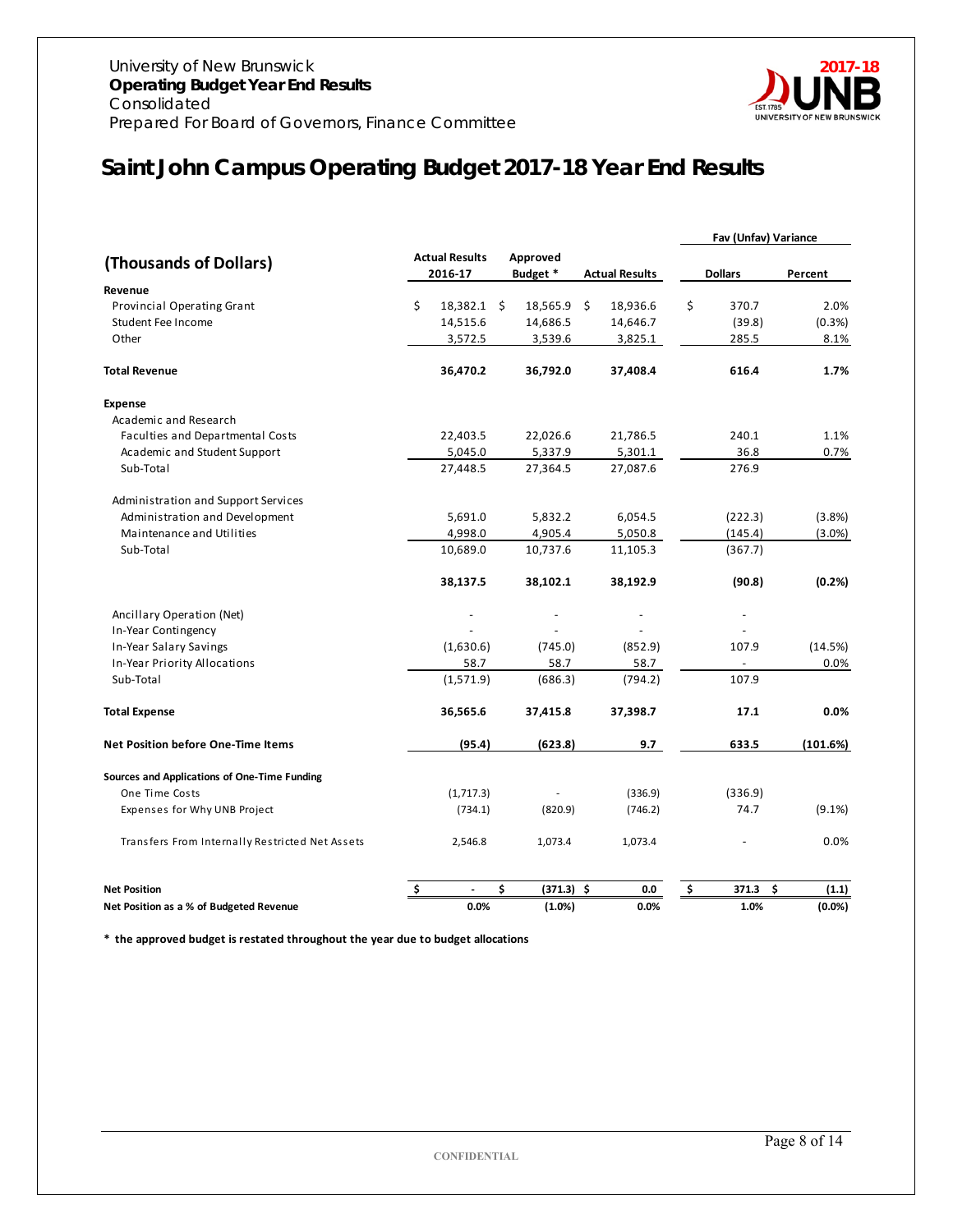

# **Enrolment Update 2017-18 (Actuals and Historical)**

|                  | Term   | Academic<br>Level              | <b>Immigration</b><br><b>Status</b> | Actual<br>2013/14 | Actual<br>2014/15 | Actual<br>2015/16 | Actual<br>2016/17 | <b>Budget</b><br>2017/18 | Actual<br>2017/18 | Variance        |
|------------------|--------|--------------------------------|-------------------------------------|-------------------|-------------------|-------------------|-------------------|--------------------------|-------------------|-----------------|
|                  |        |                                | Domestic                            | 7,039             | 6,784             | 6,643             | 6,625             | 6,569                    | 6,648             | 79              |
|                  |        | Undergraduate                  | <b>International</b>                | 1,000             | 912               | 857               | 734               | 808                      | 700               | (108)           |
|                  | Fall   |                                | <b>Total Undergraduate</b>          | 8,039             | 7,696             | 7,499             | 7,359             | 7,377                    | 7,348             | (29)            |
|                  |        | Graduate                       | Domestic                            | 801               | 805               | 833               | 836               | 817                      | 833               | 16              |
|                  |        |                                | <b>International</b>                | 478               | 426               | 391               | 358               | 378                      | 389               | 11              |
|                  |        |                                | <b>Total Graduate</b>               | 1,279             | 1,231             | 1,224             | 1,194             | 1,195                    | 1,222             | $\overline{27}$ |
| <b>UNB Total</b> |        | <b>Total Fall</b>              |                                     | 9,318             | 8,927             | 8,723             | 8,553             | 8,572                    | 8,570             | (2)             |
|                  |        |                                |                                     |                   |                   |                   |                   |                          |                   |                 |
|                  |        |                                | Domestic<br><b>International</b>    | 6,638<br>927      | 6,481<br>828      | 6,317<br>740      | 6,339<br>644      | 6,240<br>773             | 6,395<br>584      | 155<br>(189)    |
|                  |        |                                | <b>Total Undergraduate</b>          | 7,565             | 7,309             | 7,057             | 6,983             | 7,013                    | 6,979             | (34)            |
|                  | Winter |                                | Domestic                            | 779               | 828               | 804               | 821               | 752                      | 810               | 58              |
|                  |        |                                | <b>International</b>                | 472               | 412               | 366               | 348               | 368                      | 397               | 29              |
|                  |        |                                | <b>Total Graduate</b>               | 1,251             | 1,240             | 1,169             | 1,169             | 1,120                    | 1,207             | 87              |
|                  |        | <b>Total Winter</b>            |                                     | 8,816             | 8,549             | 8,226             | 8,152             | 8,133                    | 8,186             | 53              |
|                  |        | Winter Term enrol as % of Fall |                                     | 94.6%             | 95.8%             | 94.3%             | 95.3%             | 94.9%                    | 95.5%             |                 |
|                  |        | Academic                       | Immigration                         | Actual            | Actual            | Actual            | Actual            | Budget                   | Actual            |                 |
|                  | Term   | Level                          | <b>Status</b>                       | 2013/14           | 2014/15           | 2015/16           | 2016/17           | 2017/18                  | 2017/18           | Variance        |
|                  |        | Undergraduate                  | Domestic                            | 5,468             | 5,343             | 5,230             | 5,174             | 5,109                    | 5,089             | (20)            |
|                  |        |                                | <b>International</b>                | 581               | 564               | 521               | 471               | 555                      | 472               | (83)            |
|                  | Fall   |                                | <b>Total Undergraduate</b>          | 6,049             | 5,907             | 5,751             | 5,645             | 5,664                    | 5,561             | (103)           |
|                  |        | Graduate                       | Domestic<br><b>International</b>    | 720<br>381        | 741<br>355        | 764<br>329        | 760<br>302        | 747<br>328               | 760<br>310        | 13<br>(18)      |
|                  |        |                                | <b>Total Graduate</b>               | 1,101             | 1,096             | 1,092             | 1,062             | 1,075                    | 1,070             | (5)             |
|                  |        | <b>Total Fall</b>              |                                     | 7,150             | 7,003             | 6,843             | 6,707             | 6,739                    | 6,631             | (108)           |
| Fredericton      |        |                                |                                     |                   |                   |                   |                   |                          |                   |                 |
|                  |        |                                | Domestic                            | 5,222             | 5,122             | 4,998             | 4,980             | 4,853                    | 4,913             | 60              |
|                  |        |                                | <b>International</b>                | 509               | 473               | 438               | 401               | 533                      | 381               | (152)           |
|                  | Winter |                                | <b>Total Undergraduate</b>          | 5,731             | 5,595             | 5,436             | 5,381             | 5,386                    | 5,294             | (92)            |
|                  |        |                                | Domestic                            | 696               | 742               | 738               | 741               | 682                      | 734               | 52              |
|                  |        |                                | <b>International</b>                | 379               | 343               | 304               | 289               | 318                      | 318               | (0)             |
|                  |        | <b>Total Winter</b>            | <b>Total Graduate</b>               | 1,075<br>6,806    | 1,085<br>6,680    | 1,041<br>6,477    | 1,030<br>6,410    | 1,000<br>6,386           | 1,052<br>6,346    | 52<br>(40)      |
|                  |        |                                |                                     |                   |                   |                   |                   |                          |                   |                 |
|                  |        | Winter Term enrol as % of Fall |                                     | 95.2%             | 95.4%             | 94.7%             | 95.6%             | 94.8%                    | 95.7%             |                 |
|                  |        | Academic                       | Immigration                         | Actual            | Actual            | Actual            | Actual            | <b>Budget</b>            | Actual            |                 |
|                  | Term   | Level                          | <b>Status</b><br>Domestic           | 2013/14           | 2014/15           | 2015/16           | 2016/17           | 2017/18                  | 2017/18<br>1,559  | Variance<br>-99 |
|                  |        | Undergraduate                  | <b>International</b>                | 1,571<br>419      | 1,441<br>348      | 1,413<br>336      | 1,451<br>263      | 1,460<br>253             | 228               | (25)            |
|                  |        |                                | <b>Total Undergraduate</b>          | 1,990             | 1,789             | 1,749             | 174               | 1,713                    | 1,788             | 75              |
|                  | Fall   |                                | Domestic                            | 81                | 64                | 70                | 76                | 70                       | 73                | 3               |
|                  |        | Graduate                       | <b>International</b>                | 97                | 71                | 62                | 56                | 50                       | 79                | 29              |
|                  |        |                                | <b>Total Graduate</b>               | 178               | 135               | 132               | 132               | 120                      | 152               | $\overline{32}$ |
| : John           |        | <b>Total Fall</b>              |                                     | 2,168             | 1924              | 1.880             | 1846              | 1.833                    | 1939              | 106             |
|                  |        |                                |                                     |                   |                   |                   |                   |                          |                   |                 |
| Saint            |        |                                | Domestic<br><b>International</b>    | 1,416<br>418      | 1,359<br>355      | 1,319<br>302      | 1,360<br>243      | 1,387<br>240             | 1,482<br>203      | 95<br>(37)      |
|                  |        |                                | <b>Total Undergraduate</b>          | 1,834             | 1,714             | 1,621             | 1,603             | 1,627                    | 1,686             | 59              |
|                  | Winter |                                | Domestic                            | 83                | 86                | 66                | 80                | 70                       | 75                | 5               |
|                  |        |                                | International                       | 93                | 69                | 62                | 59                | 50                       | 79                | 29              |
|                  |        |                                | <b>Total Graduate</b>               | 176               | 155               | 128               | 139               | 120                      | 154               | 34              |
|                  |        | <b>Total Winter</b>            |                                     | 2,010             | 1,869             | 1,749             | 1,742             | 1,747                    | 1,840             | 93              |
|                  |        | Winter Term enrol as % of Fall |                                     | 92.7%             | 97.1%             | 93.0%             | 94.4%             | 95.3%                    | 94.9%             |                 |

**CONFIDENTIAL**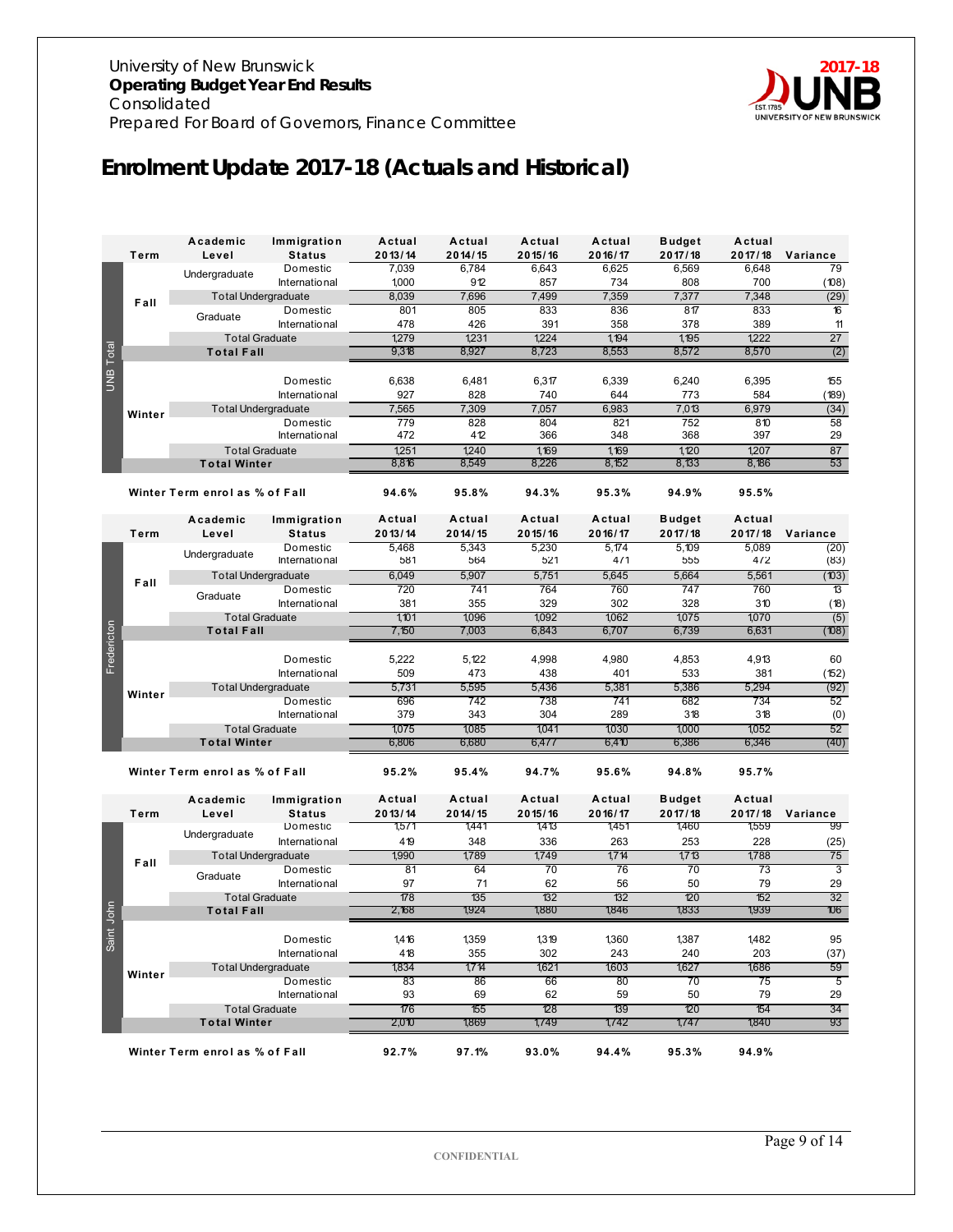University of New Brunswick **Operating Budget Year End Results**  Consolidated Prepared For Board of Governors, Finance Committee



Notes:

#### **Fall Term**

The official snapshot of Fall enrolment was taken 1 week after the start of the 2017 fall exam period.

- 1) The 5,561 undergraduate students on the Fredericton Campus represent 98.2% of budget, while 1,788 undergraduate students on the Saint John Campus represent 104.4% of budget. Overall, UNB achieved 7,348 undergraduate students or 99.6% of the budgeted total.
- 2) The 1,052 graduate students on the Fredericton Campus represent 105.2% of budget, while 152 graduate students on the Saint John Campus represent 126.6% of budget. Overall, UNB achieved 1,222 graduate students or 102.3% of the budgeted total.
- 3) The 782 international students on the Fredericton Campus represent 88.5% of budget, while 307 international students on the Saint John Campus represent 101.4% of budget. Overall, UNB achieved 1,089 international students or 91.8% of the budgeted total.

#### **Winter Term**

The official snapshot of Winter enrolment was taken 2 weeks after the start of the 2018 winter exam period.

- 1) The 5,294 undergraduate students on the Fredericton Campus represent 98.3% of budget, while 1,686 undergraduate students on the Saint John Campus represent 103.6% of budget. Overall, UNB achieved 6,979 undergraduate students or 99.5% of the budgeted total.
- 2) The 1,052 graduate students on the Fredericton Campus represent 105.2% of budget, while 154 graduate students on the Saint John Campus represent 128.5% of budget. Overall, UNB achieved 1,207 graduate students or 107.7% of the budgeted total.
- 3) The 699 international students on the Fredericton Campus represent 82.1% of budget, while 282 international students on the Saint John Campus represent 97.3% of budget. Overall, UNB achieved 981 international students or 86.0% of the budgeted total.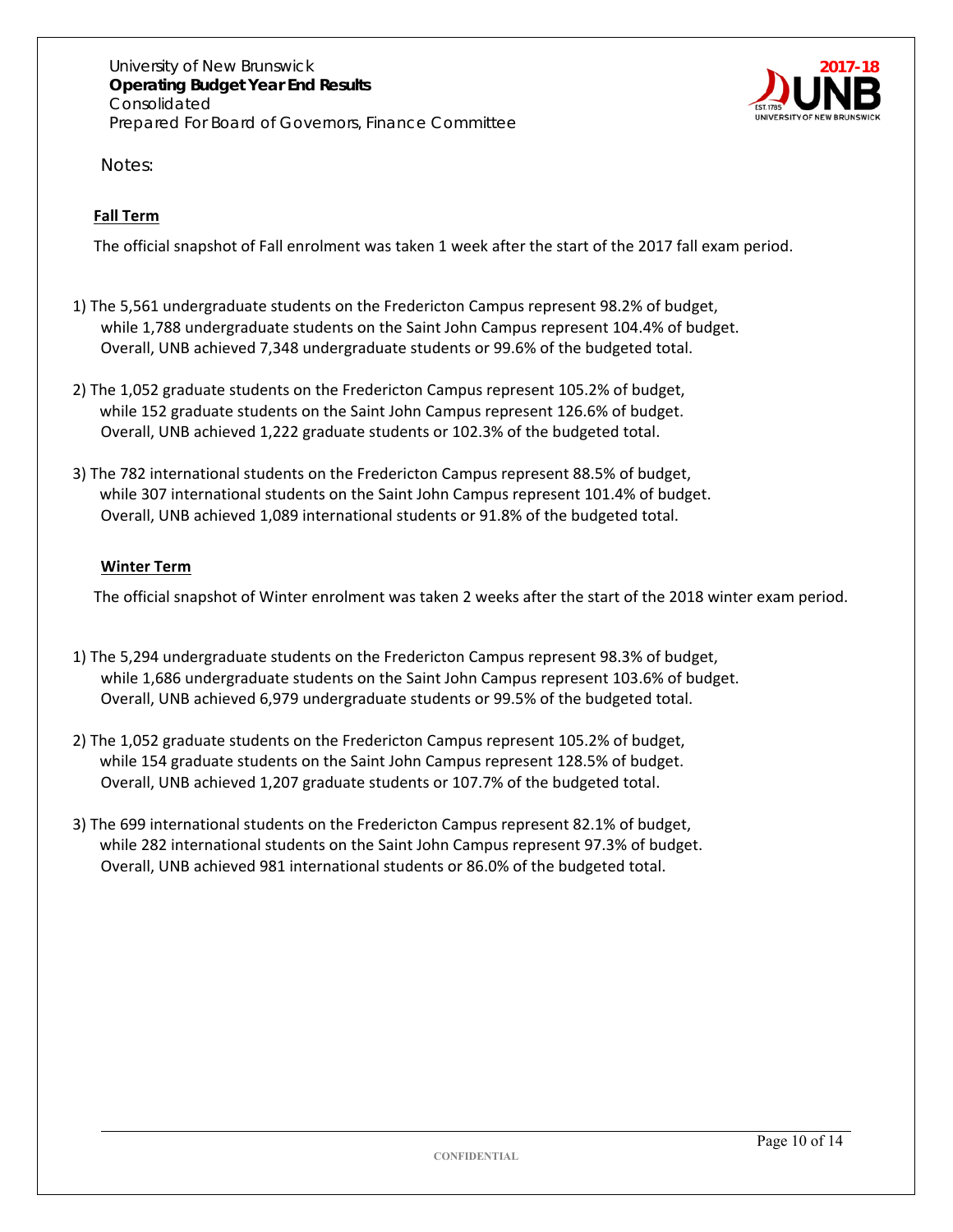

# **Revenue**

## **Provincial Operating Grant**

The University received confirmation on April 30, 2018 that the 2017-18 Unrestricted Provincial Operating Grant would increase by 1% over the 2016-17 levels. In addition, we received confirmation of funding for pilot projects and ancillary partnerships resulting in a \$1,853.1k positive variance from budget in the operating grant.

## **Student Fee Income**

#### **Table 3: Major Drivers of Variance in Student Fee Income**

| Consolidated                                               |        |              |  |                   |              |                               |
|------------------------------------------------------------|--------|--------------|--|-------------------|--------------|-------------------------------|
| Increase (Decrease) in \$000s                              | Summer |              |  | Fall              | Winter       | <b>Total Projected Result</b> |
| <b>Undergraduate Tuition</b>                               | \$.    | $(235.4)$ \$ |  | $(90.3)$ \$       | $(180.7)$ \$ | (506.3)                       |
| Undergraduate (Supplementary International F \$ (467.6) \$ |        |              |  | $(592.6)$ \$      | $(642.9)$ \$ | (1,703.1)                     |
| <b>Graduate Tuition</b>                                    | S.     | $(231.3)$ \$ |  | $(93.1)$ \$       | $11.2$ \$    | (313.2)                       |
| Graduate (Supplementary International Fees) \$             |        | $(60.3)$ \$  |  | 83.3 <sup>5</sup> | $113.7$ \$   | 136.7                         |
| Fee remissions, miscellaneous and forfeited fee $$$        |        | $(3.4)$ \$   |  | $(71.9)$ \$       | $68.0$ \$    | (7.3)                         |
| <b>Total Projected Result</b>                              |        | $(998.0)$ \$ |  | $(764.6)$ \$      | $(630.6)$ \$ | (2,393.2)                     |

As shown in Table 3 (above), the consolidated year-end negative result for 2017-18 is attributed to significant unfavorable results for Summer (\$998.0 thousand), Fall (\$764.6 thousand), and Winter (\$630.6 thousand)

Enrolment and student fee income were down in Fredericton in all terms resulting in a \$2,353.4K negative variance, the largest factor being lower than budgeted international enrolment. On the Saint John campus the increase in domestic enrolments largely offset the international enrolment target shortfall resulting in a negative variance of \$39.8K.

#### **Other Revenue**

The consolidated year end result for other revenue was a \$776.0 thousand negative variance. The Fredericton campus experienced a negative variance of \$1,061.5 thousand mainly related to the College of Extended Learning due to lower than expected revenue in their Health and Safety offering. On the Saint John campus the positive variance for MBA management fee, room rentals, short term investment income and application fees more than offset the shortage in the SJC management fee resulting in a positive result of \$285k.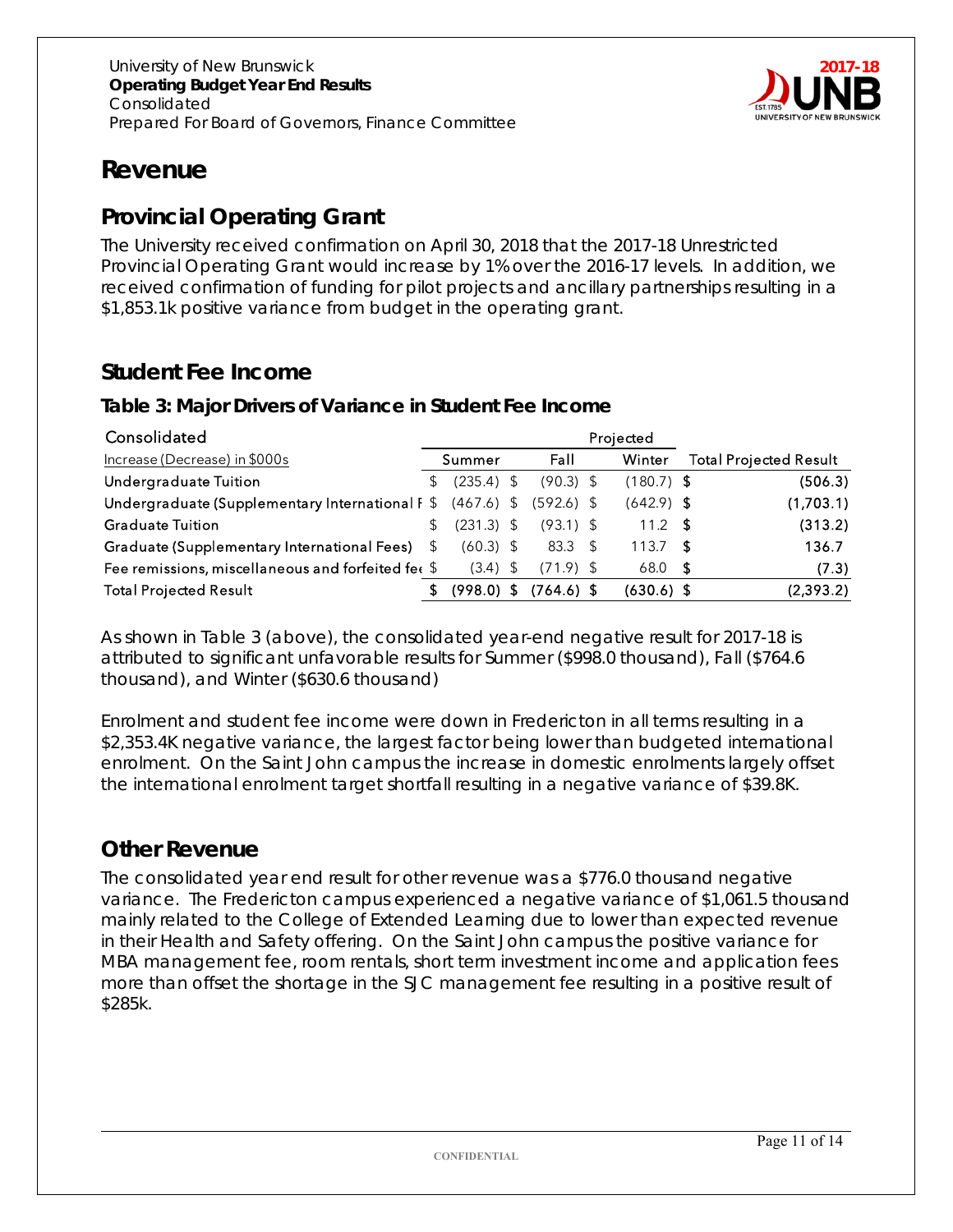

# **Expense**

### *Academic and Research*

The consolidated results for the Academic and Research expenses were \$958.7 thousand better than budget.

This is due mainly to savings in Fringe Benefits.

## *Administration and Support Services*

The consolidated year-end result for the Administration and Support Services expenses are \$169.5 better than budget.

Further analysis reveal that there were savings in Fringe Benefits, the affect of these savings were offset by actuarial fees being higher than anticipated. Facilities Management exceeded budget due to higher than expected debt repayments on capital costs that will only be recovered through future steam rates.

Saint John campus was given one-time approval to overspend some of the maintenance contracts that the Vice-President felt were a priority.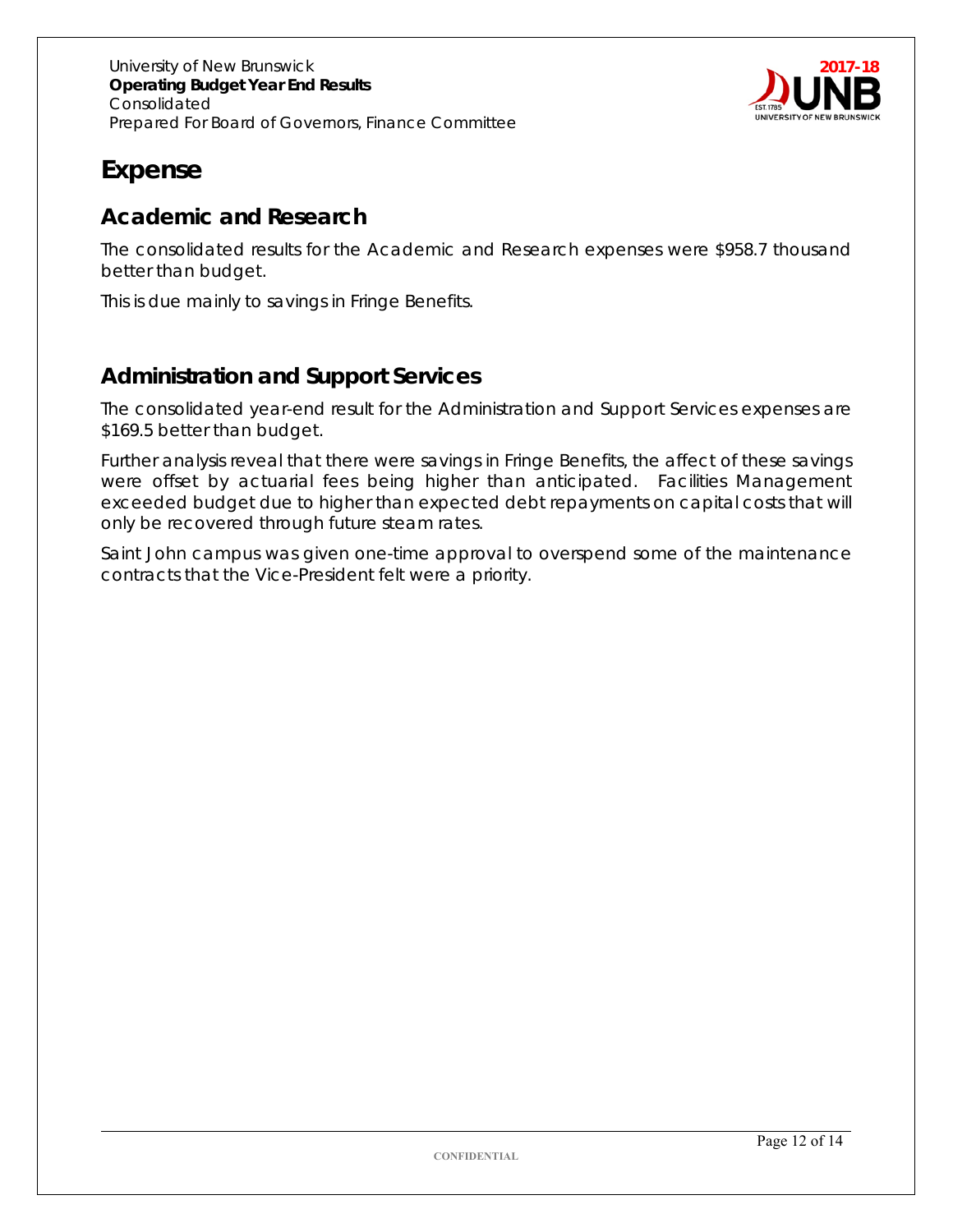

## *In-Year Salary Savings*

Salary savings arise due to position vacancies (resignations, retirements, etc.) that are not filled immediately. The University expects a certain level of salary savings but this will vary depending on actual experience. A portion of salary savings are returned to the units to assist with hiring interim personnel.

The Fredericton Campus had a net salary savings budget of \$3,044.0 thousand. The year end results exceeded budget by \$400.1 thousand as shown in table 4.

The Saint John Campus had a net salary savings budget of \$725 thousand. The year end results exceeded that amount by \$107.9.

#### **Slice in \$000's Total Salary budget Academic Non Academic Total Savings Returned Net Savings Net savings as a % of total**  Faculties and Departments  $\frac{2}{5}$   $\frac{88}{761.0}$   $\frac{2}{5}$   $\frac{2,745.6}{2,745.6}$   $\frac{2}{5}$   $\frac{307.6}{3,053.2}$   $\frac{2}{5}$   $\frac{798.3}{798.3}$   $\frac{2}{5}$   $\frac{2,254.9}{2,254.9}$  2.5% Academic and Student Support  $20,052.5$  185.5  $266.9$  452.4  $210.9$  241.5 1.2% Admini s tra tion and Support Services 22,614.8 ‐ 835.0 835.0 275.6 559.4 2.5% Mai ntenance & Utili ties 7,744.5 ‐ 388.7 388.7 ‐ 388.7 5.0% **Total 139,172.8 \$ 2,931.1 \$ 1,798.2 \$ 4,729.3 \$ 1,284.8 \$ 3,444.5 \$ 2.5% Total salary savings** 3,444.5 Budget 3,044.4 Va riance 400.1

#### **Table 4: Fredericton Campus In-Year Salary Savings**

#### **Table 5: Saint John Campus In-Year Salary Savings**

|                                     |    | <b>Total Salary</b> |    |                    |    |                     |  |                      |  |            |  |                    | <b>Net savings</b> |
|-------------------------------------|----|---------------------|----|--------------------|----|---------------------|--|----------------------|--|------------|--|--------------------|--------------------|
| Slice in \$000's                    |    | budget              |    | Academic           |    | <b>Non Academic</b> |  | <b>Total Savings</b> |  | Returned   |  | <b>Net Savings</b> | as a % of total    |
| <b>Faculties and Departments</b>    | \$ | 21,068.6            | \$ | $1,044.2 \quad$ \$ |    | 116.7 <sup>5</sup>  |  | $1,160.9$ \$         |  | $583.3$ \$ |  | 577.6              | 2.7%               |
| Academic and Student Support        |    | 3,285.9             |    | 81.1               |    | 193.4               |  | 274.5                |  | 106.3      |  | 168.2              | 5.1%               |
| Administration and Support Services |    | 2,490.2             |    | ٠                  |    | 199.4               |  | 199.4                |  | 131.1      |  | 68.3               | 2.7%               |
| Maintenance & Utilities             |    | 928.4               |    | ٠                  |    | 38.8                |  | 38.8                 |  | ۰          |  | 38.8               | 4.2%               |
| Total                               |    | 27,773.1            | S. | 1,125.3            | Ŝ. | 548.3 <sup>5</sup>  |  | $1,673.6$ \$         |  | 820.7      |  | 852.9              | 3.1%               |
| <b>Total salary savings</b>         |    |                     |    |                    |    |                     |  |                      |  |            |  | 852.9              |                    |
| Budget                              |    |                     |    |                    |    |                     |  |                      |  |            |  | 745.0              |                    |
| Variance                            |    |                     |    |                    |    |                     |  |                      |  |            |  | 107.9              |                    |